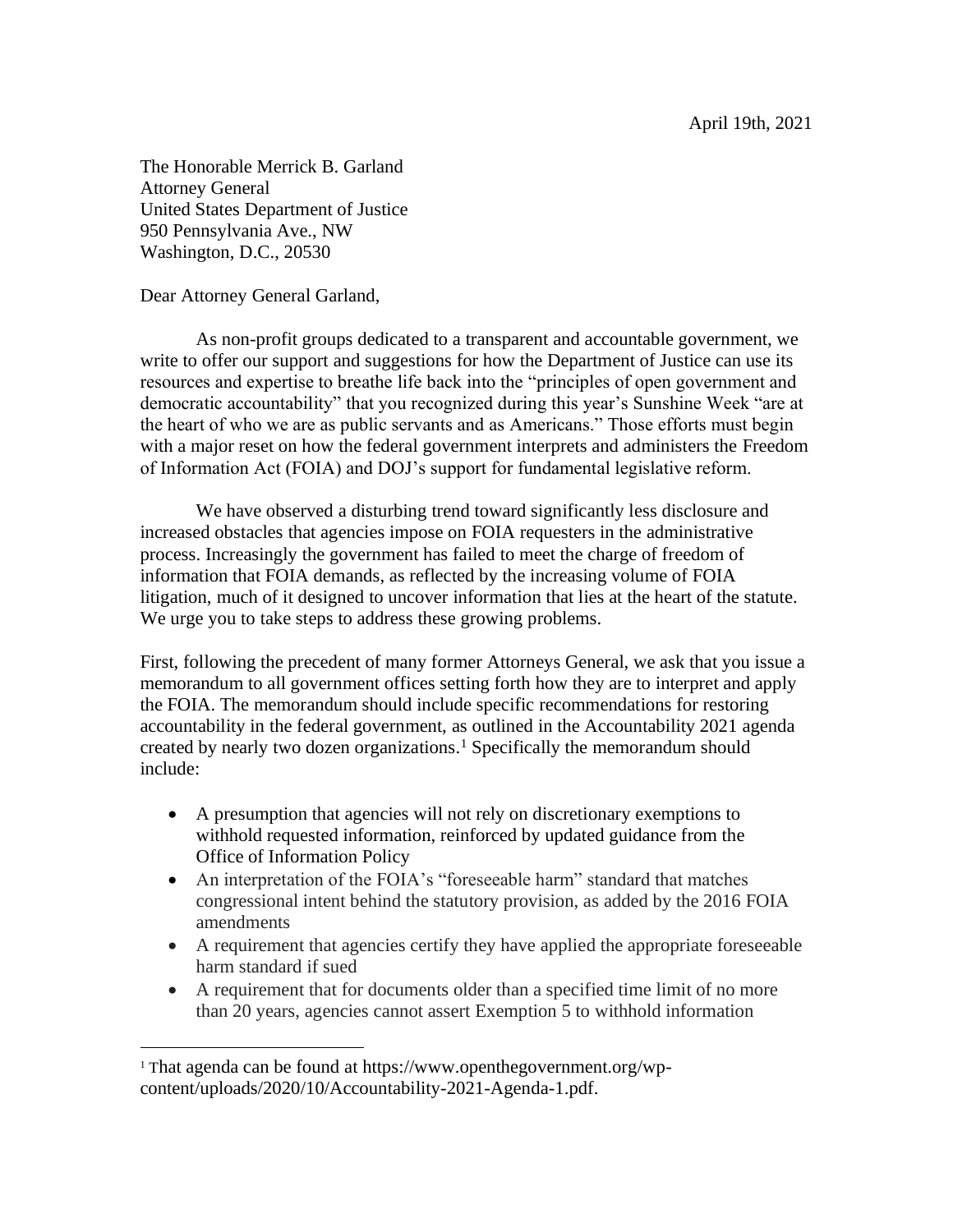- Higher standards for defending agencies sued under the FOIA
- A directive that all agencies maximize proactive disclosures
- A requirement that agencies use pre-litigation processes, including the Office of Government Information Services, and other alternative dispute resolution processes to the fullest extent possible
- A directive that agency FOIA personnel be given direct access to agency electronic records

Second, you should direct the Civil Division to undertake a review of all pending FOIA litigation, to be completed within two months, to identify those cases in which the agency's position fails to meet either the letter or the spirit of the FOIA and the foreseeable harm standard as imposed by the 2016 FOIA Improvement Act. Too many agencies have used the FOIA as a shield from public accountability. To assist in that review, you should provide a set of criteria for when DOJ will and will not continue to defend agencies in ongoing litigation. That criteria should include, *inter alia*, the age of the requested documents, the extent to which they would reveal evidence of wrongdoing or misconduct, and the extent to which disclosure would significantly aid the public's understanding of a controversial policy or practice or one of questionable legality.

There is historical precedence for such a litigation review. In 1993, then-Attorney General Janet Reno ordered the Civil Division to conduct a formal FOIA litigation review.<sup>2</sup> In the press release announcing this review, Attorney General Reno stressed, "The American public's understanding of the workings of its government is a cornerstone of our democracy." *Id.* In at least eight cases that review motivated the discretionary disclosure of a substantial portion of the requested records. In other Exemption 5 cases the review resulted in discretionary disclosures and complete disposition of the case. *See, e.g.*, *Mapother v. Department of Justice*, 3 F.3d 1533 (D.C. Cir. 1993).

No other Attorney General has taken such an important step and, not unsurprisingly, FOIA litigation continues to increase. According to the Office of Information Policy's summary of FY2019 Annual FOIA reports, FOIA litigation cost taxpayers \$38,700,000.<sup>3</sup> At the same time, agencies collected \$2,547,638 in FOIA fees – totaling less than .5% of total FOIA costs. These statistics illustrate that not only does a litigation review comport with the letter and spirit of the FOIA, but also it makes good fiscal sense.

Finally, we urge you to support legislative reforms that restore the FOIA to its intended use—revealing what our government is up to and why. For too long the Department of Justice has been an obstacle to transparency, fighting FOIA reforms that would require more disclosure and urging courts to adopt the narrowest view of FOIA provisions, like the foreseeable harm standard, that Congress imposed to increase

<sup>2</sup> *See* DOJ Press Release, "Government Adopts New Standard for Openness," Oct. 4, 1993, https://www.openthegovernment.org/wp-content/uploads/2020/10/Accountability-2021-Agenda-1.pdf.

<sup>&</sup>lt;sup>3</sup> That report is available at https://www.justice.gov/oip/page/file/1282001/download.